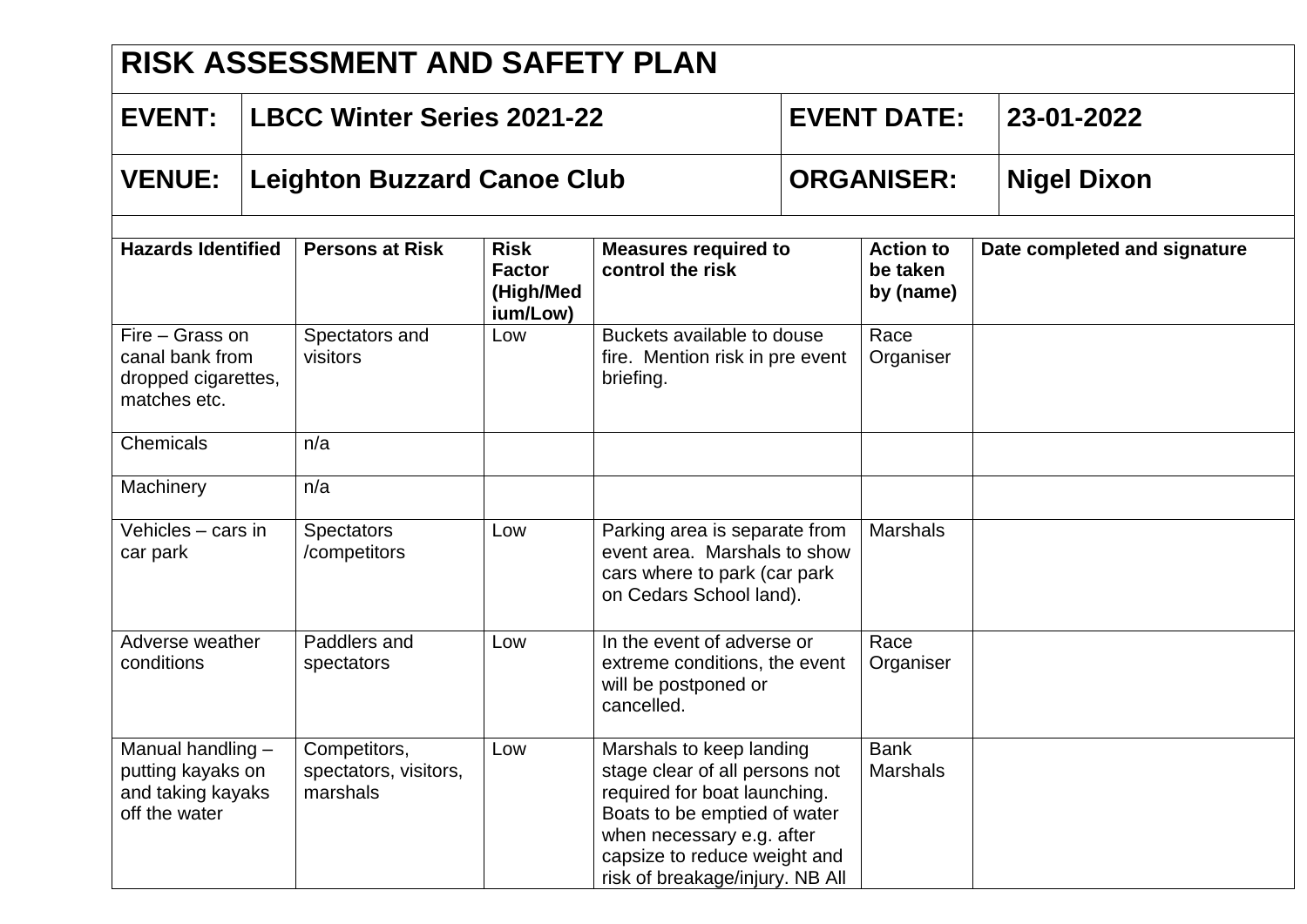|                                      |                                                                                                                                                                                                                                |                                        |                                                       | paddlers are trained in correct<br>lifting/emptying procedures for<br>canoes/kayaks.                                                             |  |                                           |                              |
|--------------------------------------|--------------------------------------------------------------------------------------------------------------------------------------------------------------------------------------------------------------------------------|----------------------------------------|-------------------------------------------------------|--------------------------------------------------------------------------------------------------------------------------------------------------|--|-------------------------------------------|------------------------------|
|                                      |                                                                                                                                                                                                                                | <b>RISK ASSESSMENT AND SAFETY PLAN</b> |                                                       |                                                                                                                                                  |  |                                           |                              |
| <b>EVENT:</b>                        |                                                                                                                                                                                                                                | <b>LBCC Winter Series 2021-22</b>      |                                                       |                                                                                                                                                  |  | <b>EVENT DATE:</b>                        | 23-01-2022                   |
| <b>VENUE:</b>                        |                                                                                                                                                                                                                                | <b>Leighton Buzzard Canoe Club</b>     |                                                       |                                                                                                                                                  |  | <b>ORGANISER:</b>                         | <b>Nigel Dixon</b>           |
| <b>Hazards Identified</b>            |                                                                                                                                                                                                                                | <b>Persons at Risk</b>                 | <b>Risk</b><br><b>Factor</b><br>(High/Med<br>ium/Low) | <b>Measures required to</b><br>control the risk                                                                                                  |  | <b>Action to</b><br>be taken<br>by (name) | Date completed and signature |
| Moored boats and<br>canal traffic    |                                                                                                                                                                                                                                | paddlers                               | Medium                                                | All paddler advised to keep to<br>right of canal and be aware of<br>other canal users. Busy<br>section of canal particularly in<br>fine weather. |  | <b>Marshals</b>                           |                              |
| <b>Awareness of Weils</b><br>disease |                                                                                                                                                                                                                                | Paddlers                               | Low                                                   | Symptoms explained in race<br>briefing. Advise to seek<br>medical attention.                                                                     |  | Race<br>Organiser                         |                              |
| Tripping, falling                    |                                                                                                                                                                                                                                | <b>Spectators</b>                      | Low                                                   | Undergrowth on canal bank<br>trimmed before event. Boats<br>waiting to launch to be kept<br>clear of footpaths (kept on<br>school field)         |  | Committee<br>/Race<br>Organiser           |                              |
| Drowning                             | Safety throw lines available<br>Paddlers/spectators<br>Low<br>with marshals. Buoyancy aids<br>to be worn by younger /<br>inexperienced competitors.<br>All competitors must be able<br>to swim 25 meters in light<br>clothing. |                                        |                                                       | <b>Marshals</b>                                                                                                                                  |  |                                           |                              |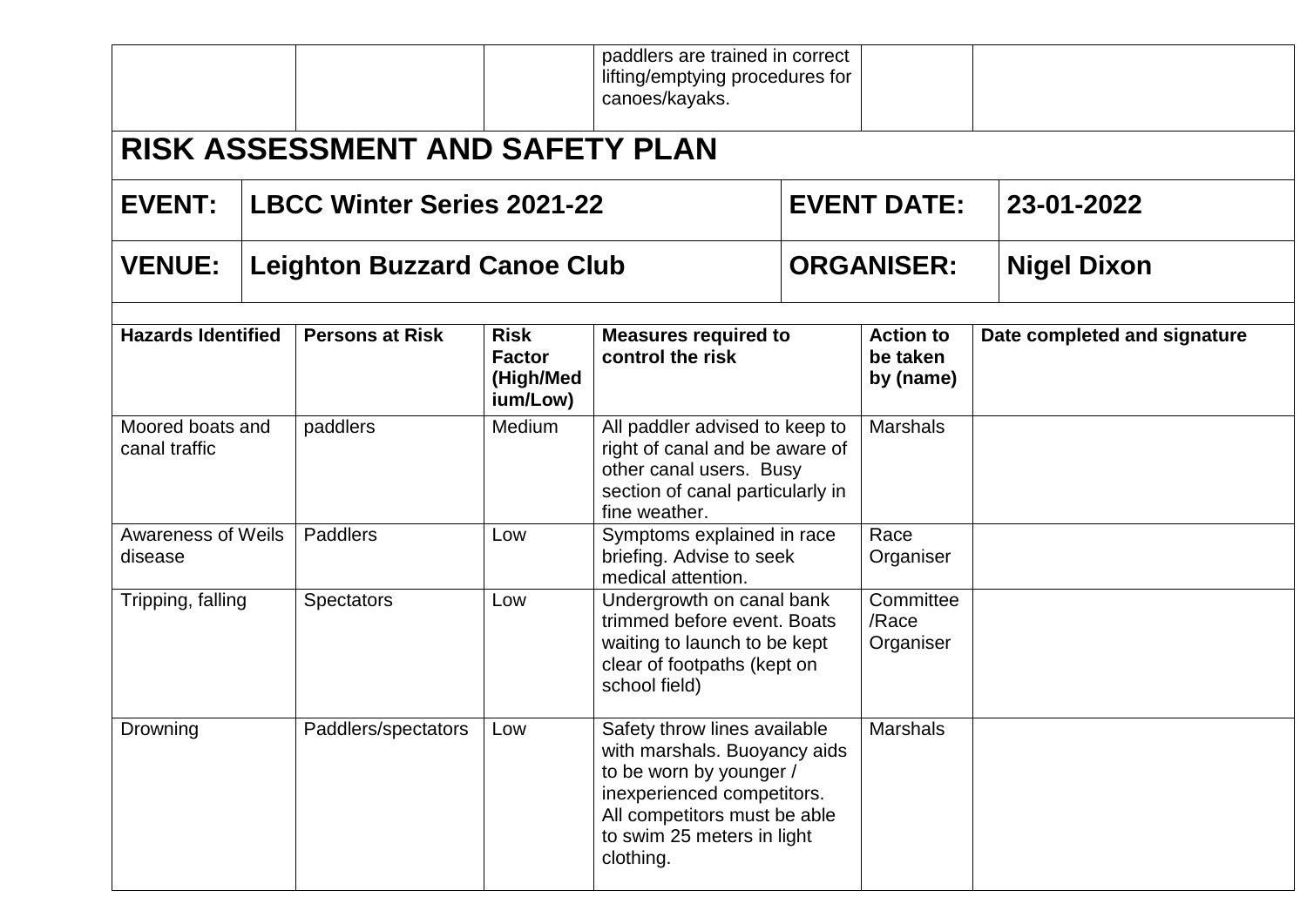| <b>Towpath Collisions</b>                 |  | Spectators /<br>Low<br>Supporters      |                                                       | Ensure those following the<br>race on bicycles are aware<br>that they must give way to all<br>other towpath users at all<br>times and keep their speed to<br>a minimum. Event notices<br>posted. |                   | Marshals /<br>race<br>organiser           |                              |  |
|-------------------------------------------|--|----------------------------------------|-------------------------------------------------------|--------------------------------------------------------------------------------------------------------------------------------------------------------------------------------------------------|-------------------|-------------------------------------------|------------------------------|--|
|                                           |  | <b>RISK ASSESSMENT AND SAFETY PLAN</b> |                                                       |                                                                                                                                                                                                  |                   |                                           |                              |  |
| <b>EVENT:</b>                             |  | <b>LBCC Winter Series 2021-22</b>      |                                                       |                                                                                                                                                                                                  |                   | <b>EVENT DATE:</b>                        | 23-01-2022                   |  |
| <b>VENUE:</b>                             |  | <b>Leighton Buzzard Canoe Club</b>     |                                                       |                                                                                                                                                                                                  | <b>ORGANISER:</b> |                                           | <b>Nigel Dixon</b>           |  |
| <b>Hazards Identified</b>                 |  | <b>Persons at Risk</b>                 | <b>Risk</b><br><b>Factor</b><br>(High/Med<br>ium/Low) | <b>Measures required to</b><br>control the risk                                                                                                                                                  |                   | <b>Action to</b><br>be taken<br>by (name) | Date completed and signature |  |
| Pinch points-<br>Leighton town<br>bridge  |  | <b>Paddlers</b>                        | Medium                                                | Marshals on towpath on both<br>north and south sides of<br>bridge to control<br>canoes/kayaks. Paddlers<br>advised of all pinch points in                                                        |                   | <b>Marshals</b>                           |                              |  |
| Leighton Lock<br>/Grove Lock -<br>portage |  | Paddlers/Public on<br>towpath          | Medium                                                | pre race briefing<br>Marshals to control paddlers<br>and warn them about running<br>at portage and warn public<br>when necessary.                                                                |                   | <b>Marshals</b>                           |                              |  |
| <b>NB First aid</b>                       |  | Paddlers/spectators                    | Low                                                   | Several members of Canoe<br>club/marshals are trained in<br>First aid.                                                                                                                           |                   | Club<br>Members/<br><b>Marshals</b>       |                              |  |
| Emergency                                 |  | Paddlers/spectators/<br>public         | Low                                                   | Marshals will have mobile<br>phones. Also have local                                                                                                                                             |                   | Marshals/<br>race<br>organiser            |                              |  |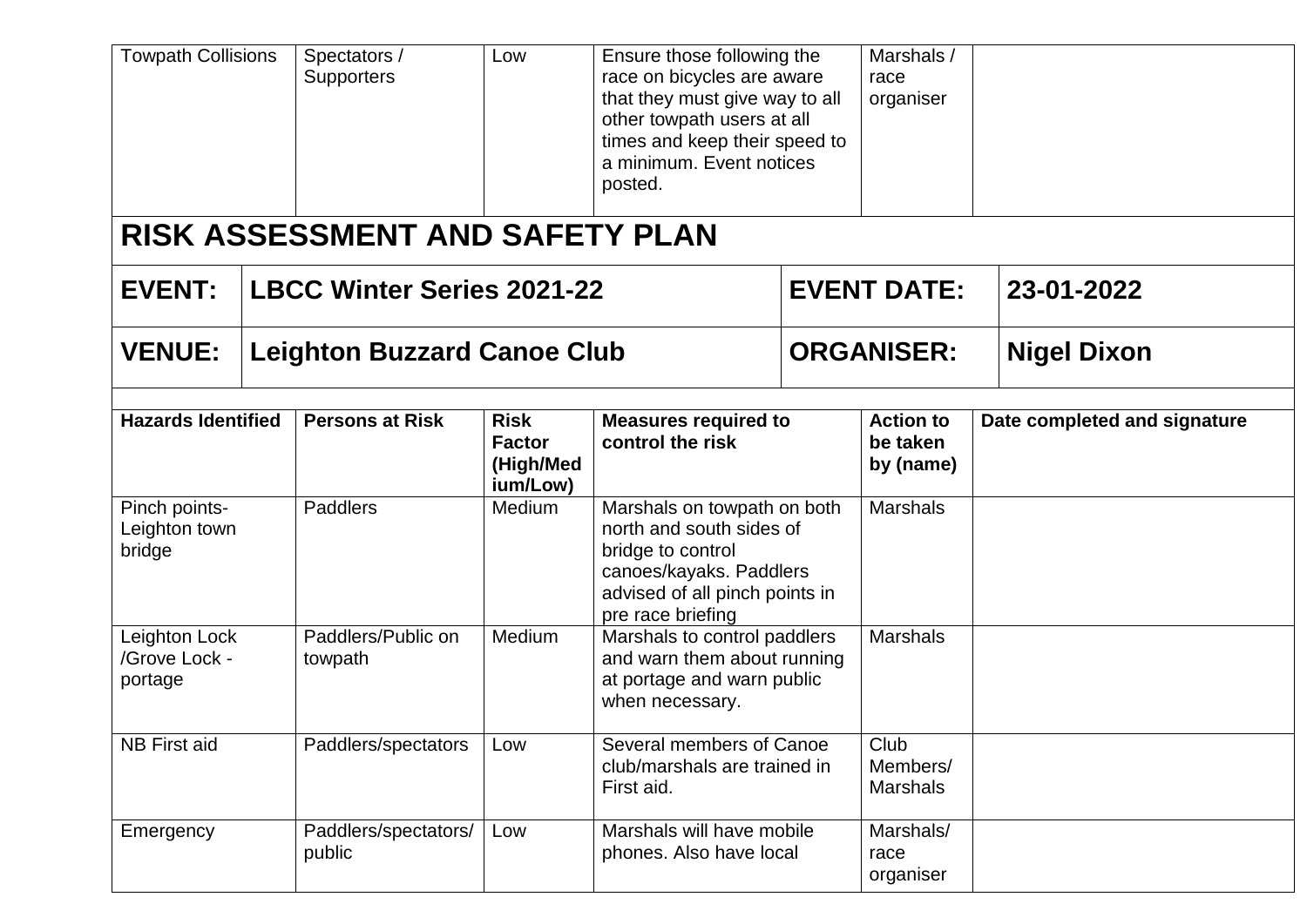|                              |                                          |        |                                                                                                                                                             | knowledge of area to direct<br>emergency services if reqd.                                                                                                                    |                                                  |      |            |
|------------------------------|------------------------------------------|--------|-------------------------------------------------------------------------------------------------------------------------------------------------------------|-------------------------------------------------------------------------------------------------------------------------------------------------------------------------------|--------------------------------------------------|------|------------|
| <b>COVID</b>                 | Paddlers/Spectator<br>s/officials/public | Medium |                                                                                                                                                             | All attendees will be asked to<br>take a lateral slow test prior to<br>attending. Sanitary<br>precautions will be taken.<br>Latest government guidelines<br>will be followed. | Race<br>Organiser/<br><b>Marshals</b>            |      |            |
| Hypothermia/<br>Hyperthermia | Competitors                              | Medium | All competitors will be<br>reminded during the event<br>briefing to wear appropriate<br>clothing. There will be first<br>aiders present during the<br>event |                                                                                                                                                                               | Race<br>organiser/<br>Marshalls/<br>First aiders |      |            |
|                              |                                          |        |                                                                                                                                                             |                                                                                                                                                                               |                                                  |      |            |
| <b>NAME OF</b><br>ASSESSOR:  | Nigel Dixon                              |        | N.Dixon<br>Signature                                                                                                                                        |                                                                                                                                                                               |                                                  | Date | 04-01-2022 |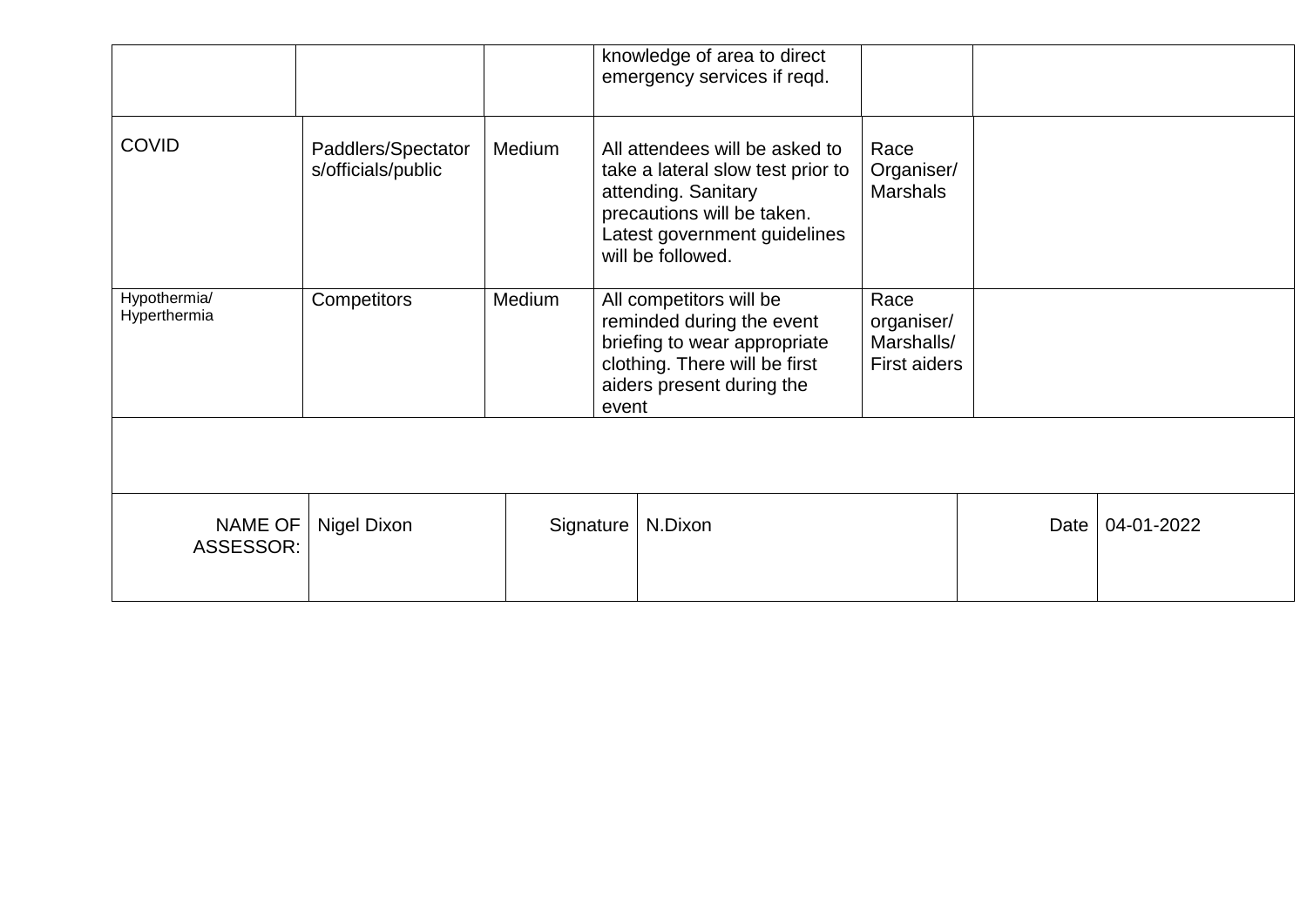

## **Leighton Buzzard Canoe Club Kitchen Risk Assessment No 3**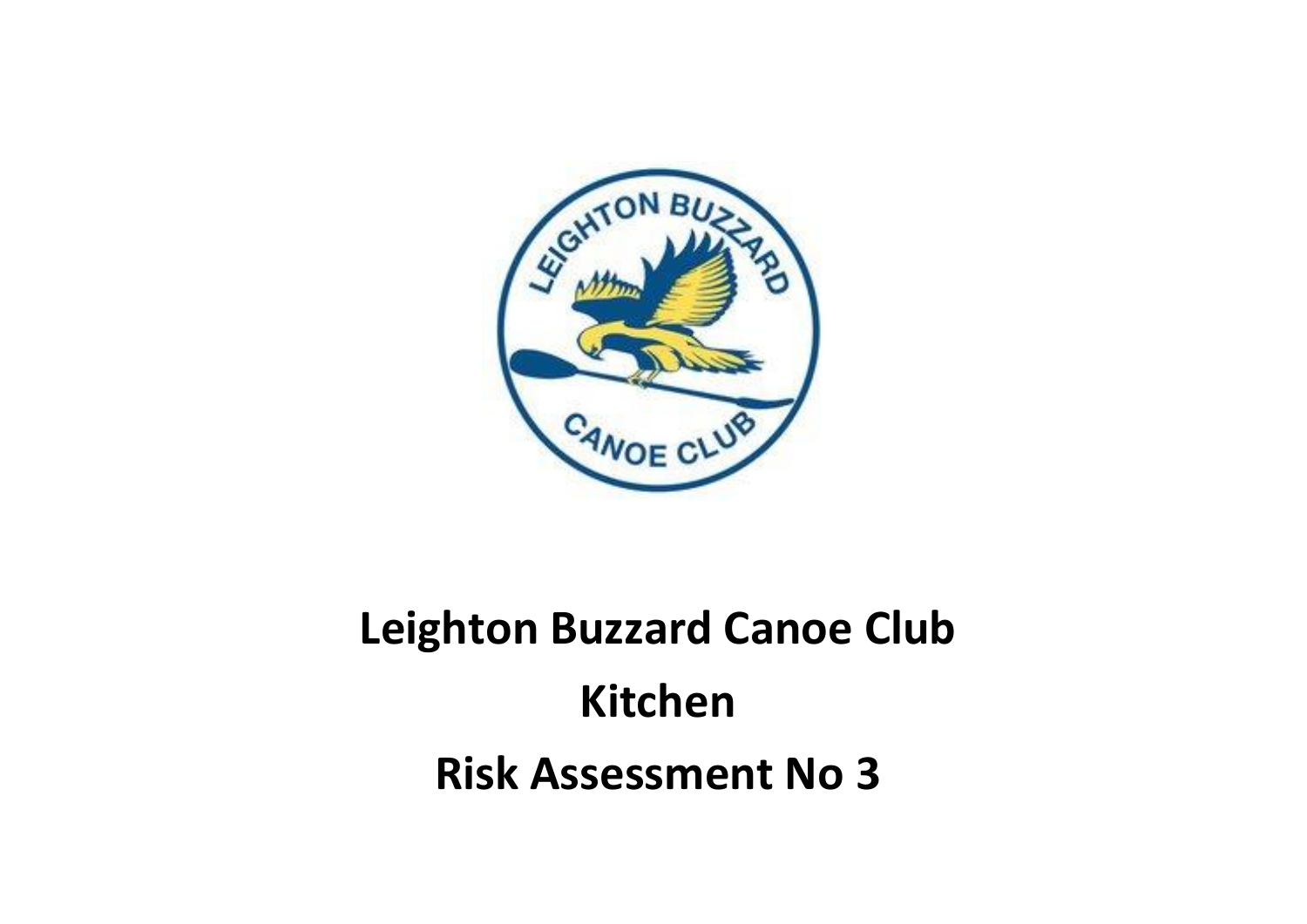| Risk<br><b>Assessment</b><br>Number | 03                                           | Date of Assessment | 10 Jan 2022 | Date of next Review                  | Annually        |
|-------------------------------------|----------------------------------------------|--------------------|-------------|--------------------------------------|-----------------|
| Establishment                       | <b>Leighton Buzzard</b><br><b>Canoe Club</b> | Activity           | Kitchen     | <b>Assessment Type</b><br>See Note 1 | <b>Specific</b> |

| <b>Assessed by</b> | Oxtoby  | Position        | <b>LBCC Safety Officer</b>        |
|--------------------|---------|-----------------|-----------------------------------|
| Approved by        | N Dixon | <b>Position</b> | <b>Chairman of LBCC Committee</b> |

| <b>Hazards</b>                                 | Who is at Risk    | <b>Control Measures</b><br><b>(Specific existing Control Measures)</b>                                                                                                                                                                                                                | <b>Risk Factor</b><br>(Likelihood x Consequence)<br><b>See Note 2</b> | <b>Additional Controls</b><br>(Each Control measure is<br>to be specific and<br>managed) | <b>Residual Risk</b><br>Rating<br>(See Note 4) |
|------------------------------------------------|-------------------|---------------------------------------------------------------------------------------------------------------------------------------------------------------------------------------------------------------------------------------------------------------------------------------|-----------------------------------------------------------------------|------------------------------------------------------------------------------------------|------------------------------------------------|
| Kitchen knives<br>(cuts)                       | Kitchen personnel | All kitchen knives are stored<br>correctly during working hours<br>and stored in a locked drawer<br>outside of these hours<br>Only authorised personnel are<br>allowed access into the kitchen<br>area.                                                                               | $2 \times 1 = 2$<br>(Low)                                             | Controls adequate                                                                        |                                                |
| Kitchen<br>water spillage (slips<br>and trips) | Kitchen personnel | Clean up all spills promptly and<br>effectively<br>Only authorised personnel are<br>allowed access into the kitchen<br>area.                                                                                                                                                          | $2 \times 1 = 2$<br>(Low)                                             | Controls adequate                                                                        |                                                |
| Electrocution<br>(Serious injury)              | Kitchen personnel | Regular checks are conducted<br>on all electrical appliances within<br>the kitchen area<br>Only authorised personnel are<br>allowed access into the kitchen<br>area.<br>All water spills will be cleaned<br>up immediately.<br>All electrical equipment to be<br>PAT tested annually. | $1 \times 3 = 3$<br>(Med)                                             | Controls adequate<br>Continue to monitor                                                 | $\overline{2}$                                 |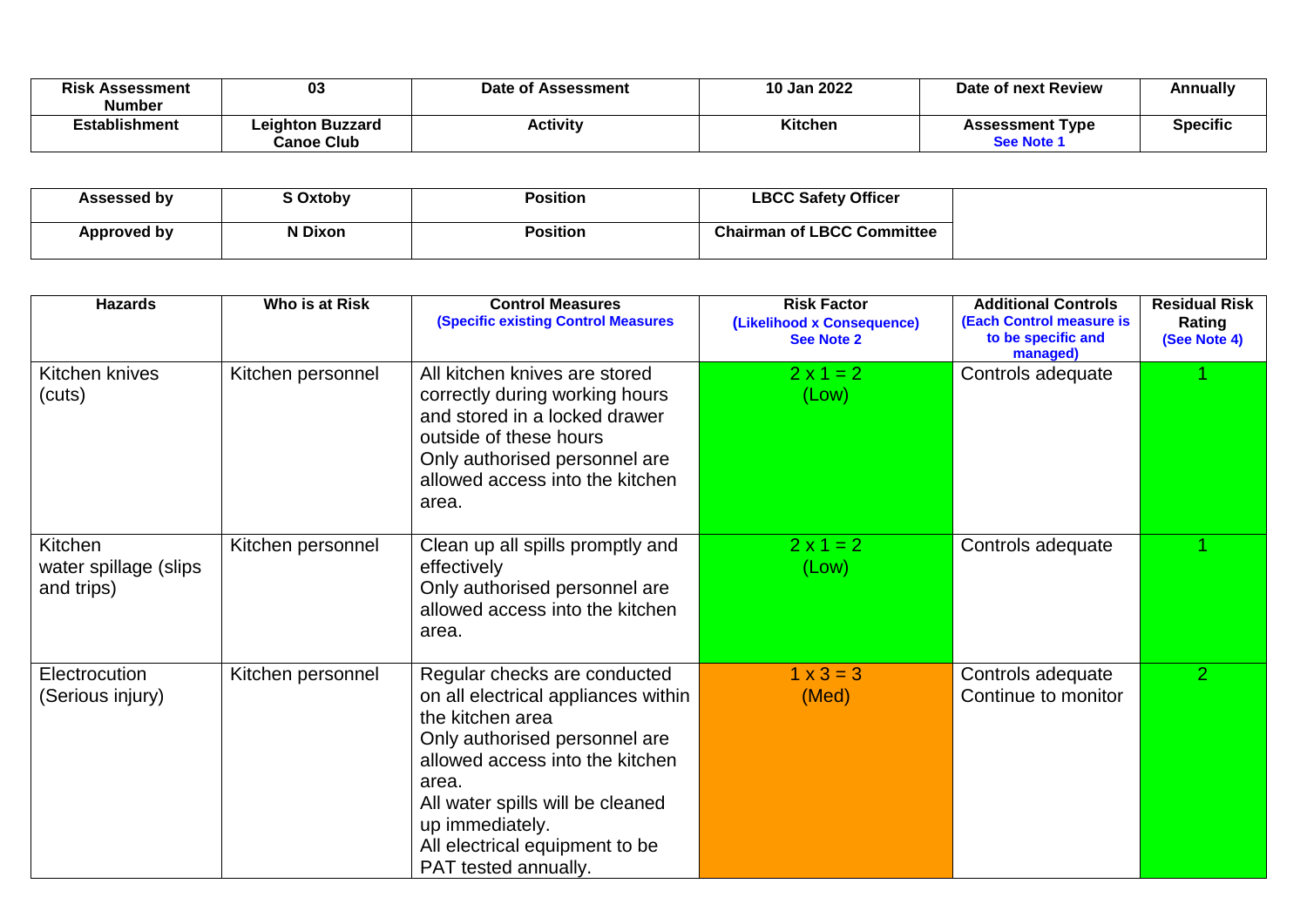| <b>Burning</b> | Kitchen personnel | Care to be taken when using the<br>cooker and hob to prepare hot<br>food. Suitable protective<br>equipment to be used at all<br>times. Protective equipment to<br>be regularly checked.<br>All hot fluids to be handled with<br>care all spills of hot fluids to be<br>contained and cleaned up with<br>absorbent material. | $1 \times 3 = 3$<br>(Med) | Controls adequate<br>but continue to<br>monitor | $\overline{2}$ |
|----------------|-------------------|-----------------------------------------------------------------------------------------------------------------------------------------------------------------------------------------------------------------------------------------------------------------------------------------------------------------------------|---------------------------|-------------------------------------------------|----------------|
| Food Hygiene   | All Personnel     | All food stored and produced<br>within the kitchen is to be<br>checked to verify the correct<br>temperature regime is adhered<br>to for cooked and stored<br>produce<br>Authorised personnel with<br>kitchen access to have<br>completed basic food handling<br>training and follow principles.                             | $2 \times 1 = 2$<br>(Low) | Controls adequate<br>Continue to monitor        |                |
|                |                   |                                                                                                                                                                                                                                                                                                                             |                           |                                                 |                |

**Notes:**

- 1 If using a 'Generic' risk assessment, Assessors and reviewers are to satisfy themselves that the assessment is valid for the activity and that all significant hazards have been identified and assessed. If additional hazards are identified they are to be recorded and attached to the Generic assessment.
- 2 The Assessor and reviewers are to note that they are responsible for the production of the risk assessment and that they by approving it indicate that the risk assessment is suitable and sufficient and they consider the risks to be acceptable.

| High                            | Common, regular or frequent occurrence. |  | <b>3 Med</b>             | 6 Hiah                     | 9 Hiah                               |
|---------------------------------|-----------------------------------------|--|--------------------------|----------------------------|--------------------------------------|
| Medium                          | Occasional occurrence.                  |  | 2 Low                    | 4 Med                      | 3 Hiah                               |
| Low                             | Rare or improbable occurrence.          |  | Low                      | 2 Low                      | 3 Med                                |
|                                 | <b>Risk Matrix</b>                      |  |                          |                            |                                      |
| <b>Likelihood X Consequence</b> |                                         |  | Minor injury or illness. | Serious injury or illness. | Fatalities, major injury or illness. |
|                                 |                                         |  | LOW                      | <b>Medium</b>              | High                                 |

3 When recording the Risk Rating ensure that both the Likelihood and Consequence scores are included.